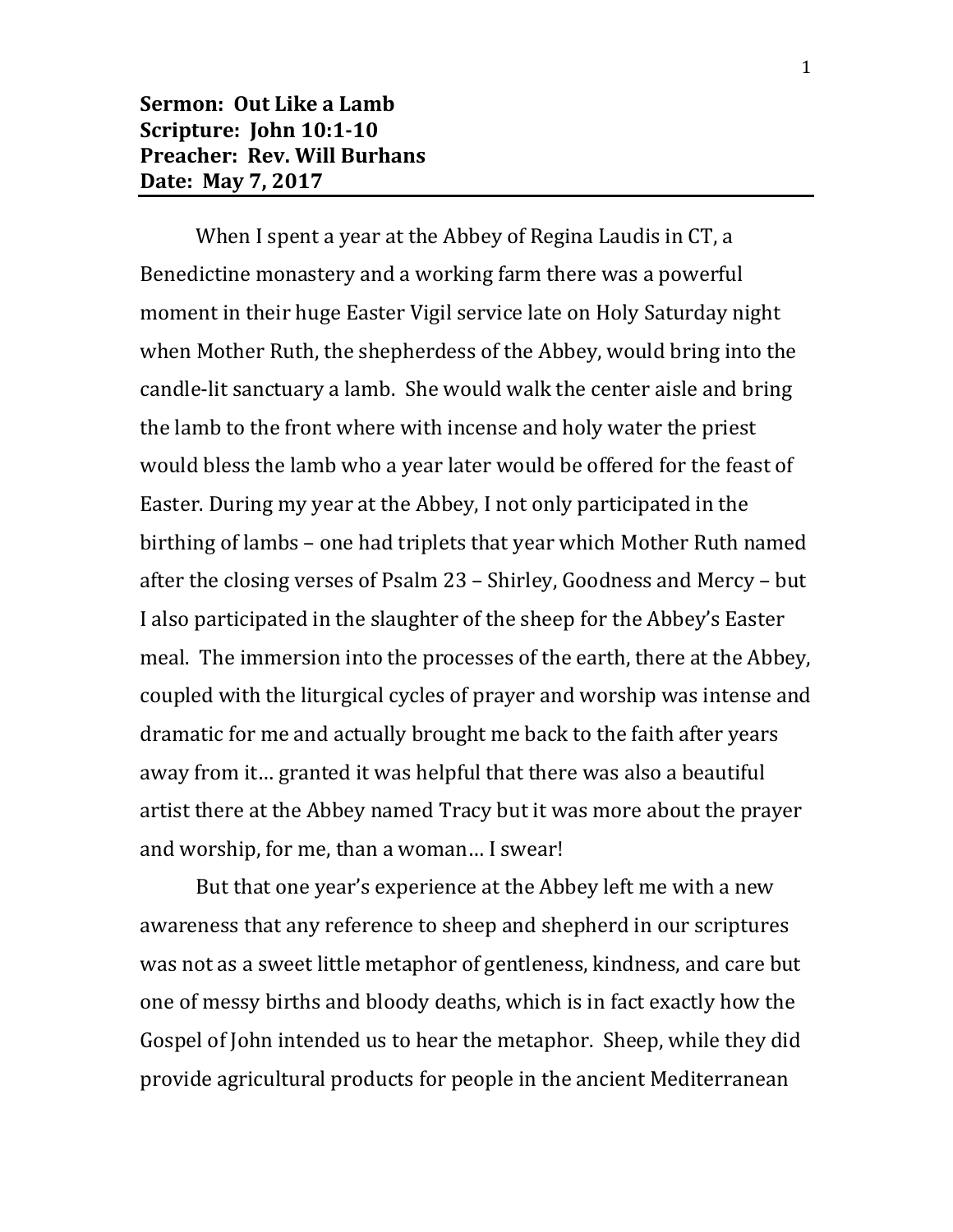world, were first and foremost raised to be animals of slaughter for sacrifice in the religious complex of the day. So as Jesus is first introduced in the Gospel of John as "the lamb of God who takes away the sin of the world", we are not to then imagine Jesus as a lovely, gentle presence in a green pasture but an vulnerable human under the bloody knife of sacrifice. We are not supposed to respond with "awww!" but "eschhhhhh!"

Sheep surface throughout the Gospel of John, first in this early reference to Jesus being the lamb of God, then in John chapter 5, still a few chapters prior to the one that Liz read for us this morning, when Jesus heals a man near what was called the Sheep's Gate in Jerusalem which is a particular entrance through the city wall that has a gate and a gatekeeper and it's where sheep were corralled for one reason and one reason only – to be sacrificed at the temple, economically to provide food and currency for the temple system and religiously to provide a scapegoat for the atonement of people's sin – so they would ritually heap the people's sin upon the lamb and then sacrifice it and thereby take away the sin of the people.

So then when we come to John chapter 10 and hear all this talk about sheep and shepherd and the gate and Jesus saying "I am the gate and I am the sheep and the Shepherd", it is supposed to be obvious to us – and also rather shocking - that Jesus is placing himself and his purpose right smack in the middle of the temple's sacrificial system which made the ancient world go round! And he steps right in there to apparently gum up the works of those nasty bloody machinations. He becomes himself the innocent sacrificial victim, the lamb of God, and forever breaks open in human consciousness an awareness of our vicious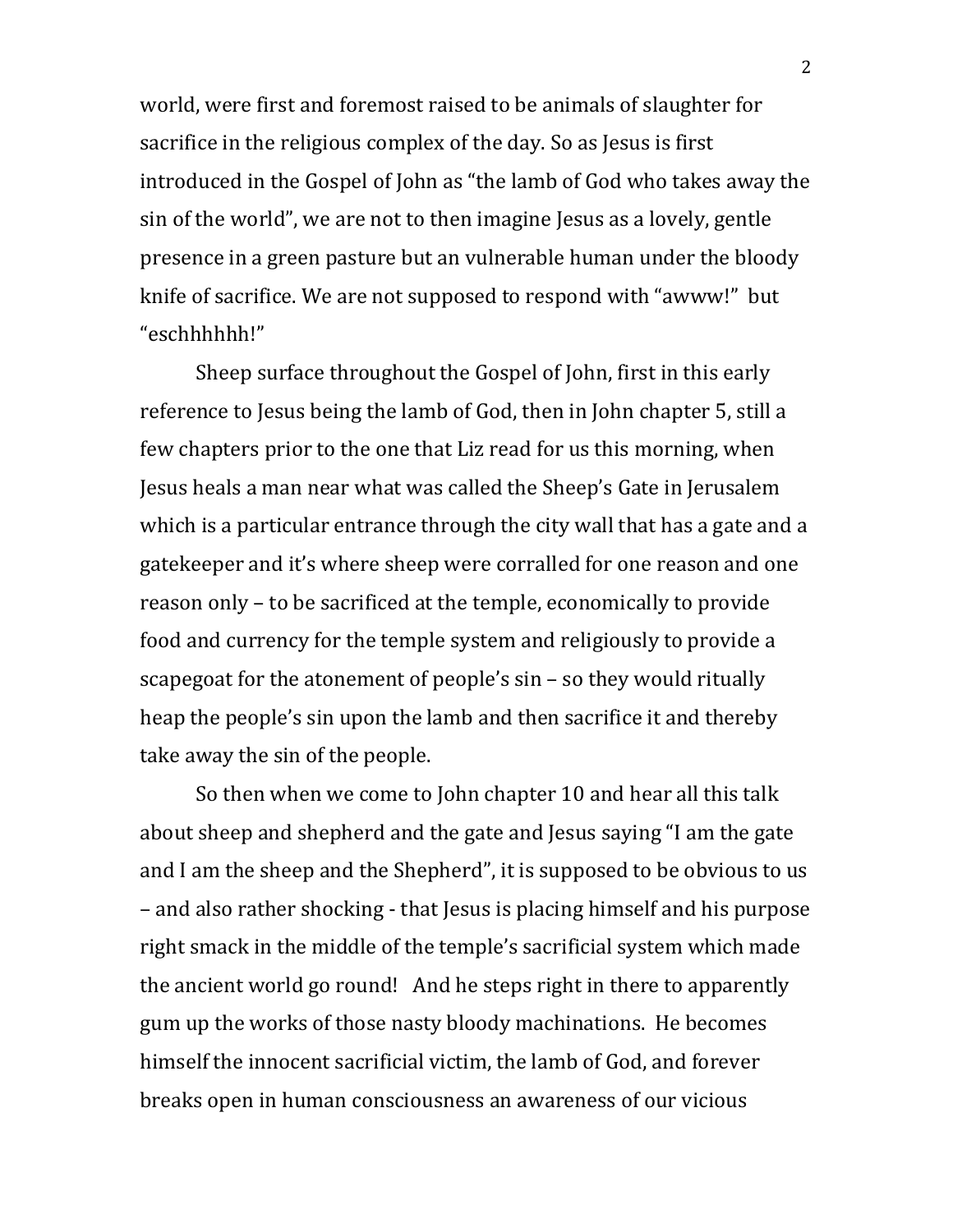human tendency to sacrifice others for the benefit of ourselves. Whether that's as innocuous seeming as 2 people bonding to one another by speaking badly about a third or as gruesome as one group placing another in gas chambers, it's all the vicious human sin practice of scapegoating… which is the core sin that Jesus takes away - or at least begins to unravel – from human consciousness.

Scapegoating was represented graphically and dramatically in the ancient practice of the religious sacrificial system which made for a perfect time and place for Jesus to come for God's purposes but that ancient practice is expressed every time we scapegoat others, blaming them as the problem and freeing ourselves of responsibility for our own participation in evil. Every time we point to the guilty other to justify the innocence or worthiness of ourselves, we participate in the human sacrificial system that Jesus went and died - as a sheep to the slaughter in order to eliminate.

As lovely as the communion table looks, as sweet as it is for us to participate together in the breaking of bread and the drinking of the cup, we must not forget that this table at least in part represents the altar, the sacrificial stone used to sacrifice innocent animals to appease angry gods. But here the table is turned, so to speak, and we have an altar where it is God Godself who was sacrificed to appease angry humans and to gum up the works of our sacrificial machinations. So ideally as we participate here we are convicted of heart, recognize our own sinful tendency to scapegoat and sacrifice others, we repent, and in receiving the forgiveness of God through Jesus Christ we enter a new realm –called the Kingdom of God - where we no longer scapegoat others to establish our own innocence or call others impure to affirm